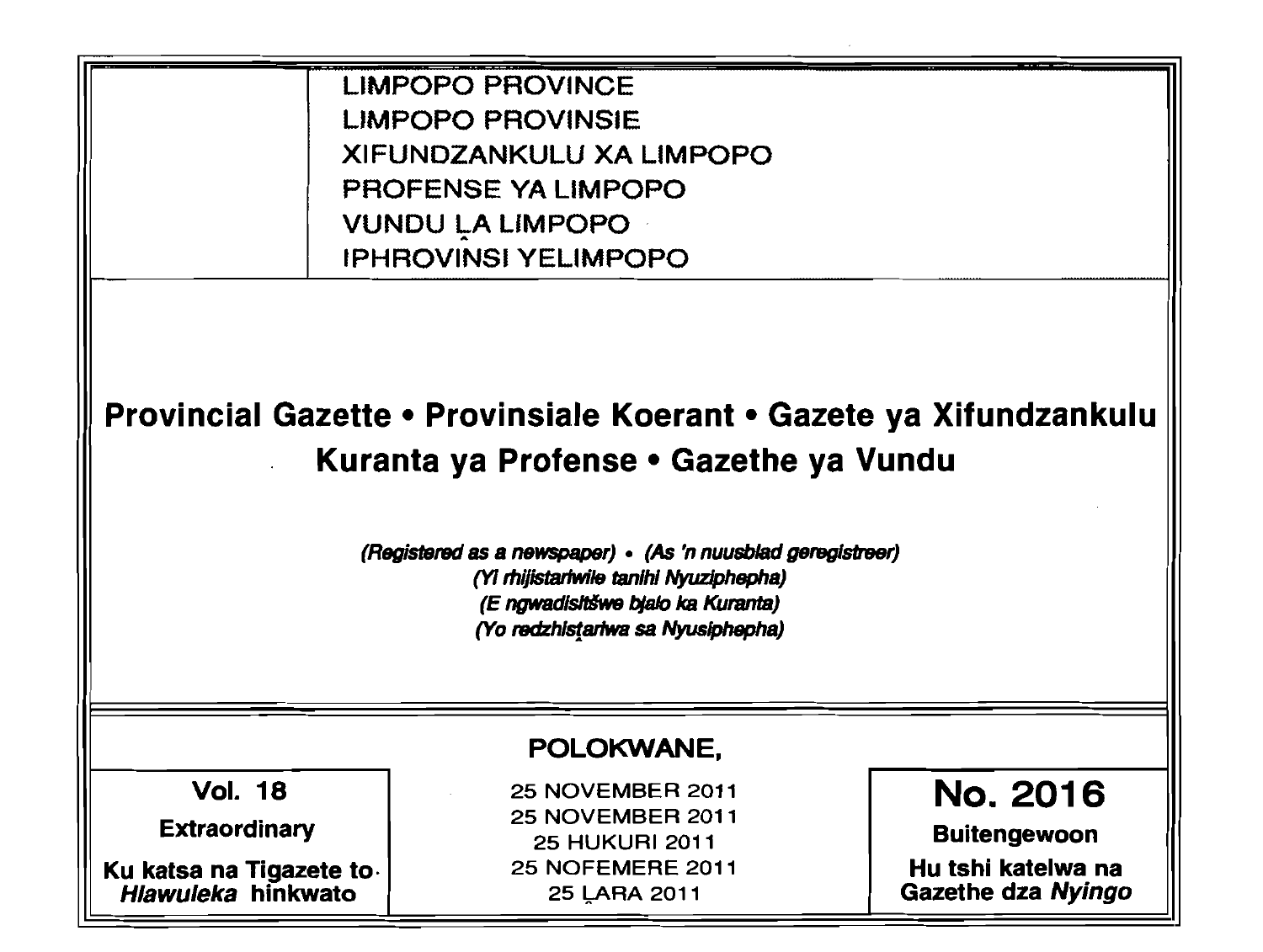# IMPORTANT NOTICE

The Government Printing Works will not be held responsible for faxed documents not received due to errors on the fax machine or faxes received which are unclear or incomplete. Please be advised that an "OK" slip, received from a fax machine, will not be accepted as proof that documents were received by the GPW for printing. If documents are faxed to the GPW it will be the sender's responsibility to phone and confirm that the documents were received in good order.

Furthermore the Government Printing Works will also not be held responsible for cancellations and amendments which have not been done on original documents received from clients.

# CONTENTS • INHOUD

المستخدم المستخدم المستخدم المستخدم المستخدم المستخدم المستخدم المستخدم المستخدم المستخدم المستخدم المستخدم ال<br>المستخدم المستخدم المستخدم المستخدم المستخدم المستخدم المستخدم المستخدم المستخدم المستخدم المستخدم المستخدم ال No. No.

### LOCAL AUTHORITY NOTICE

344 Constitution of the Republic of South Africa, 1996: Ephraim Mogale Local Municipality: Street Trading By-laws ...... . 3 2016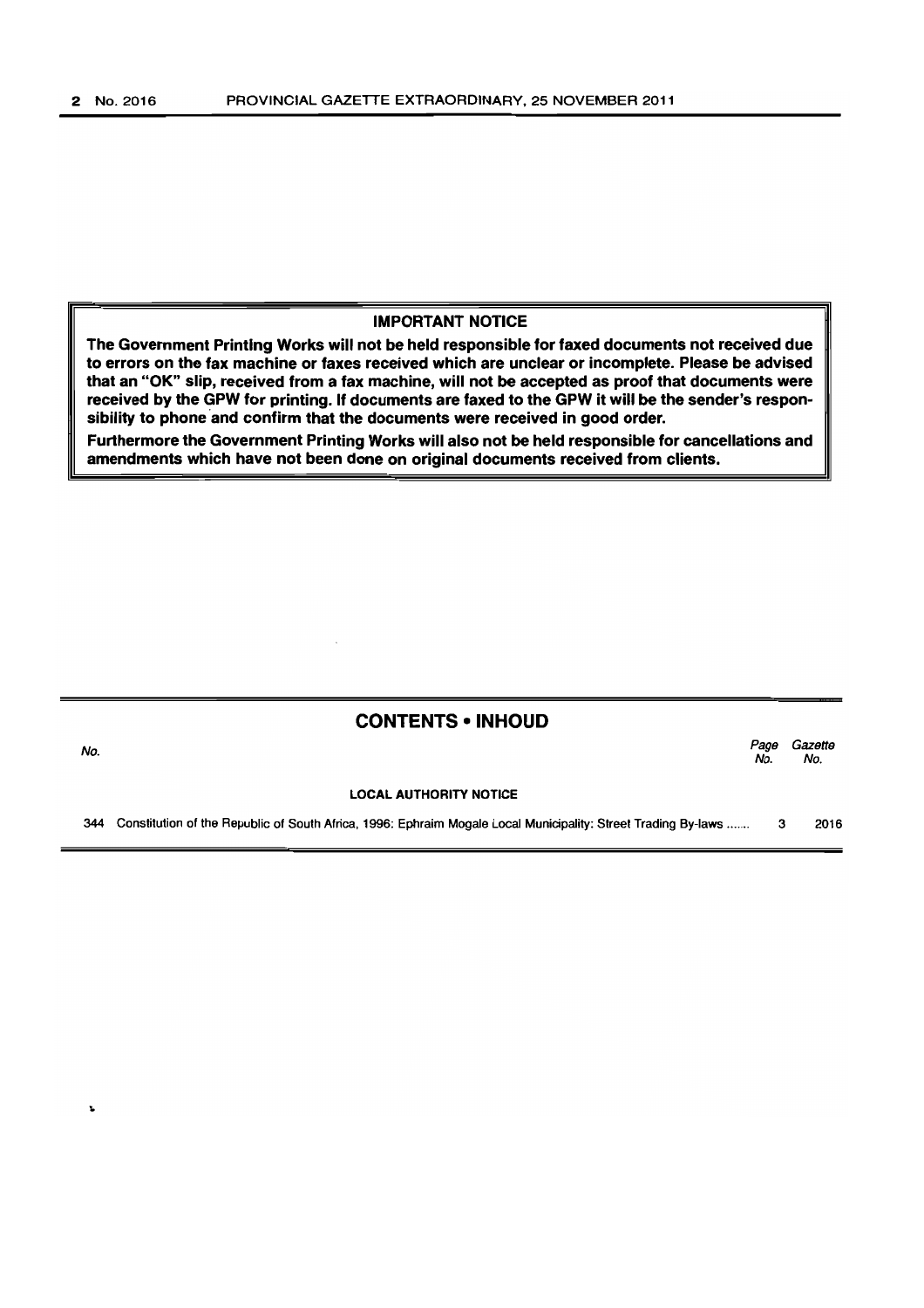# **LOCAL AUTHORITY NOTICE**

# **LOCAL AUTHORITY NOTICE 344**

# **EPHRAIM MOGALE LOCAL MUNICIPALITY**

# **STREET TRADING BY-LAWS**

Be it enacted by the Council of the Ephraim Mogale Local Municipality, in terms of Section 156(2) of the Constitution of the Republic of South Africa, 1996, read with section 11(3)(m) of the Local Government: Municipal Systems Act, 2000 (Act 32 of 2000), as follows:

# **TABLE OF CONTENT**

| No. | <b>Subject</b>                                     | Page    |
|-----|----------------------------------------------------|---------|
| 1   | Definition                                         | $1 - 2$ |
| 2   | Interpretation                                     | $2 - 3$ |
| 3   | Principles and objectives                          | 3       |
| 4   | Application                                        | 3       |
| 5   | <b>Designated areas</b>                            | 3       |
| 6   | Restricted and prohibited areas                    | 3       |
| 7   | Places where street trading is prohibited          | $3 - 4$ |
| 8   | Duties of street trader                            | $4 - 5$ |
| 9   | <b>Prohibited conduct</b>                          | 5       |
| 10  | Removal and impoundment                            | $5 - 6$ |
| 11  | Disposal of impounded goods                        | 6       |
| 12  | Newspaper vendors                                  | 6       |
| 13  | Penalty                                            | 6       |
| 14  | Permission to participate in street trading        | $6 - 7$ |
| 15  | Responsibility of persons employing street traders | 7       |
| 16  | Appeal                                             |         |
| 17  | Liaison forums in community                        |         |
| 18  | Revocation of by-laws                              |         |
| 19  | Short title and commencement Forms                 | 7       |
|     | Forms                                              | $8 - 9$ |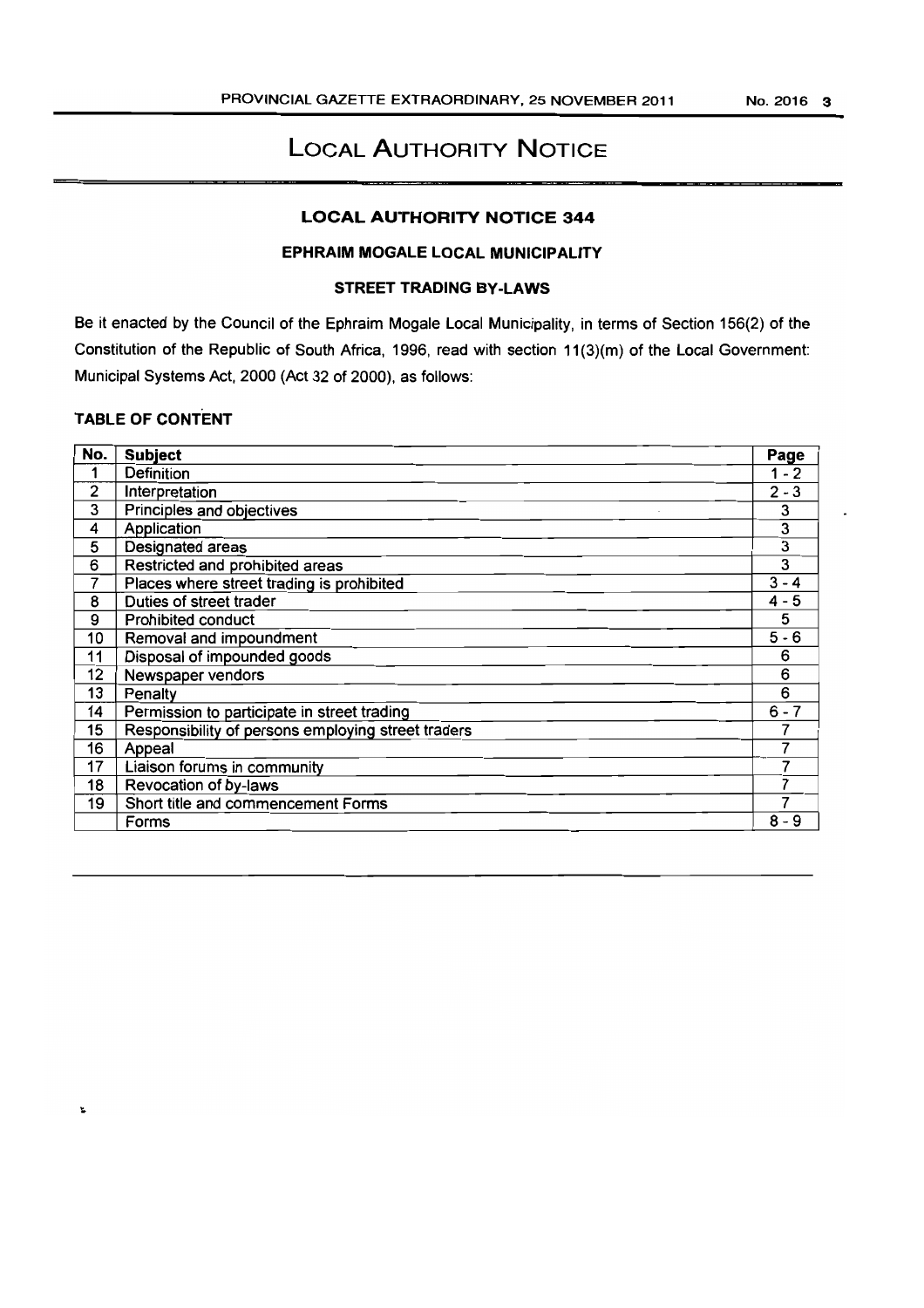### CHAPTER 1

1. Definitions: in this by-law, unless the context otherwise indicates  $-$ 

"Act" means the Businesses Act, 1991 (Act 71 of 1991), and includes the regulations promulgated under the Act;

"approval" means approval by the municipality and "approve" has a corresponding meaning;

"authorised official" means -

- (a) an officer who is authorized by the Council to perform and exercise any or all of the functions and powers contemplated in this by-law;
- (b) a traffic officer appointed in terms of Section 3A of the National Road Traffic Act, 1996 [Act No. 93 of 1996];

'by-law" means Ephraim Mogale Local Municipality Street Trading By-Law;

"municipal council" or "council" means a municipal council referred to in section 157(1) of the constitution;

"designated Area" means an area prescribed by the Council in terms of this by-law, subject to the Act. as the area in which street trading can be conducted;

''foodstuff' means any article or substance, except a drug as defined in the Drugs and Drug Trafficking Act, 1992 [Act No. 140 of 1992]. ordinarily eaten or drunk by persons or purporting to be suitable or manufactured or sold for human consumption and includes any part or ingredient of any such article or substance or any substance used or intended or destined to be used as a part or ingredient of any such article or substance. as defined in section 1 of the Foodstuff Cosmetics and Disinfectants Act, 1972 (Act No. 54 of 1972);

"garden" or "park" means a garden or park to which the public has a right to access;

"goods" means any movable property and includes a living thing;

"intersection" means an intersection as defined in the regulations promulgated in terms of the National Road Traffic Act, 1996 (Act93 of 1996);

"litter" means any object or matter which is discarded by a person in any place except in an approved place or provided bins for that purpose or at a waste disposal or processing facility;

"motor vehicle" means a motor vehicle as defined in section 1 of the National Road Traffic Act, 1996 (Aet 93 of 1996);

"municipality" means -

- (a) Ephraim Mogale Local municipality, and inetudes any political structure. political office bearer, councilor. duly authorised agent thereof or any employee acting in connection with this by-law by virtue of a power vested in the municipality and delegated or sub-delegated to such political structure, political office bearer, councilor. agent or employee; or
- (b) A service provider fulfilling a responsibility under this by-law, assigned to it in terms of section 81(2) of the Local Government: Municipal Systems Act, 2000, or any other law as the case may be;

"municipal manager" is the person appointed by the Council in terms of Section 54A of the Local Government: Municipal Systems Amendment Act 2011 (Act 7 of 2011) and includes any person:<br>(a) acting in such position; and

- (a) acting in such position; and<br>(b) to whom the municipal mar
- to whom the municipal manager has delegated any power, function or responsibility in as far as it concerns the execution of those powers. functions or duties.

"nuisance" means any act, omission or condition on which is offensive or dangerous, or which materially interferes with the ordinary comfort. convenience. peace or quiet of other people or which affects, or may affect, the safety of the public;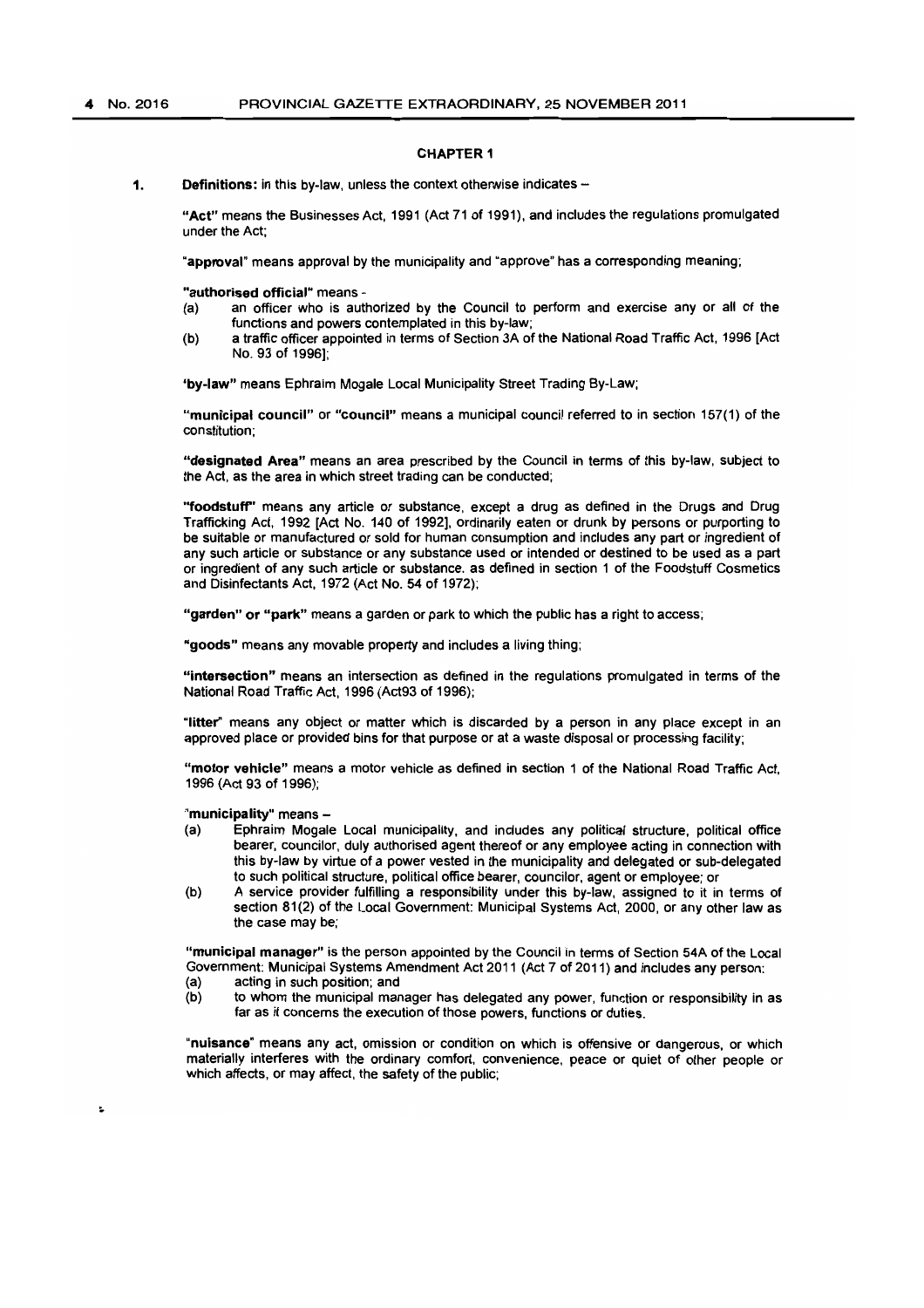"perishable foodstuffs" mean perishable foodstuffs declared as such in the Perishable Foodstuffs Regulations published under Government Notice R 1183 in Government Gazette 12497 of 1 June 1990 (as amended) in terms of the Foodstuffs, Cosmetics and Disinfectants Act, 1972 (Act 54 of 1972 and which includes meat, milk, fish, fish spawn, molluscs, fruit, vegetables and bread;

"Premises" includes any land. building, structure, part of a building or of a structure, or any vehicle/conveyance.

"prescribed" means prescribed by the municipality by Council resolution;

"property", in relation to a street trader, means goods in which a street trader trades, and includes any article, container, vehicle or structure used or intended to be used in connection with street trading by the street trader;

"public amenity" means -

- (a) any land, square, camping site, caravan park, swimming pool, public open space, recreation site, river, dam, nature reserve, zoo-logical, botanical or other garden, including any portion thereof and any facility or apparatus therein or thereon, which is the property of, or is possessed, controlled or leased by the municipality and to which the general public has access, whether on payment of admission of fees or not. but excluding a public road or street;
- (b) a building, structure, hall room or office, including any part thereof or any facility or apparatus therein, which is the property of, or is possessed, controlled or leased by the Council and to which the general public has access. whether on payment of admission of fees or not; and
- (c) a public amenity contemplated in paragraphs (a) and (b) if it is lawfully controlled or managed in terms of an agreement between a person and the municipality;

"public road" means a public road as defined in section 1 of the National Road Traffic Act, 1996 (Act 93 of 1996);

"roadway' means a roadway as defined in section 1 of the National Road Traffic Act. 1996 (Act 93 of 1996);

"sell" includes barter, exchange, hire out. display, expose, offer or prepare for sale, store with a view to sell, or provide a service for reward, and "sale" or "selling" has a corresponding meaning;

"sidewalk" means a sidewalk as defined in section 1 of the National Road Traffic Act, 1996 (Act 93 of 1996);

"Special Events" means special events that occur from time to time, including, without limitation, sports events, religious events, social. cultural or political gatherings and music festivals;

"street furniture" means any fumiture installed by the municipality on the street for public use;

"street trader" means any person carrying on business, whether as principal, employee or agent, by selling, supplying or offering any goods or the supplying or offering to supply any service for reward, in or from a designated / permitted area in the municipality, but excludes a newspaper vendor;

"street trading" means the carrying on of the business as a street trader;

"verge" means a verge as defined in section 1 of the National Road Traffic Act, 1996 (Act 93 of 1996), and any words or expressions to which a meaning has been assigned in the Business Act, 1991, (Act 71 of 1991) have a corresponding meaning in this by-law.

### 2. Interpretation

- (a) A single act of selling, offering or rendering of services in public amenity constitutes street trading.
- (b) A reference to a person carrying on a business of street trader includes the employee of the person.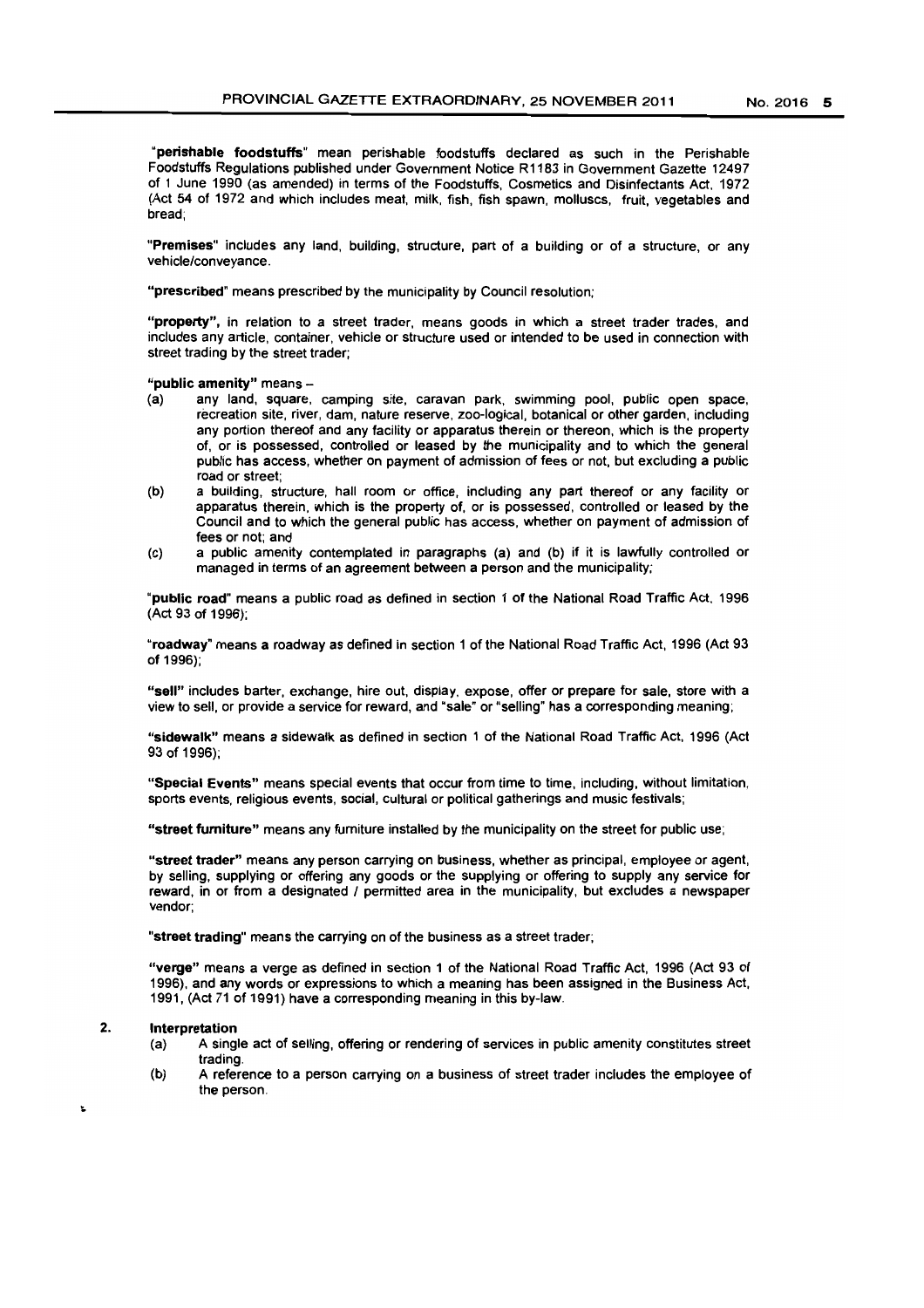(c) Reference to legislation includes regulations made thereunder - for the purpose of this bylaw a reference to any legislation shall be a reference to that legislation and the regulations promulgated thereunder.

## 3. Principles and objectives

- (1) The Council, acting in terms of section SA(1)(a)(i) of the Businesses Act, 1991 (Act 71 of 1991), and-
	- (a) having regard to the principles set out in the Act and in the Constitution;
	- (b) taking into consideration the need of the residents to actively participate in economic activities; and
	- (c) taking into consideration the need to maintain a clean, healthy and safe environment, in this by-law provides mechanisms, procedures and rules to manage street trading.
- (2) In the development and management of its obligations and the implementation of this bylaw, the municipality also recognises the infrastructural, social and economical disparities and inequalities resulting from previous local government dispensations and shall strive to overcome such disparities and inequalities by supporting the new goals for local . government as determined in section 152 of the Constitution.
- (3) In the implementation in and around Ephraim Mogale Local municipal area, the different customs, cultures, circumstances, geographical areas, kinds of premises, levels of development and conventions and the municipality may use the devices provided for in this by-law. including the application of different norms, standards and guidelines, the granting of exemptions and the utilisation of liaison forums.

### 4. Application

This by-law applies to all persons who carry a business as street traders within the area of jurisdiction of Ephraim Mogale Local Municipality.

# CHAPTER 2

# GENERAL PROVISIONS APPLICABLE TO STREET TRADING

### 5. Designated areas

- (1) The Council may, by resolution in terms of Section 6A(3)(b) of the Act, set apart and demarcate stands or areas for the purposes of Street Trading on any Public Road. the ownership or management of which is vested in the Council, or on any other Property in the occupation and under the control of the Council.
- (2) Any such stands or areas demarcated for Street Trading may be extended, reduced or disestablished by resolution of the Council.

# 6. Restricted and prohibited areas

- (1) The Council may, in terms of section 6A(2)(a) of the Act and subject to the provisions of paragraphs (b) up to and including (j), declare any place in its area of jurisdiction to be an area in which street trading is restricted or prohibited.
- (2) The Council may by public notice and by erected sign indicate such areas, and the notice and sign must indicate -
	- (a) the restriction or prohibition against street trading;
	- (b) if street trading is restricted-
		- (i) the boundaries of the area or stand set aside for restricted street trading;
		- (ii) the hours when street trading is restricted or prohibited; and
		- (iii) the goods or services in respect of which street trading is restricted or prohibited; and
	- (c) that the area has been let or otherwise allocated.
- (3) The Council may change the areas contemplated in subsection (1) if the needs and circumstances of residents and street traders demand such reconsideration.
- (4) A person who carries on the business of a street trader in contravention of a notice contemplated in subsection (2) commits an offence.

# 7. Places where street trading is prohibited

Ł

- (1) Unless the Council has so permitted in terms of an agreement or by means of the display of a sign, no person may carry on the business of a street trader in any of the following places:
	- (a) In a garden or a park to which the public has a right of access; or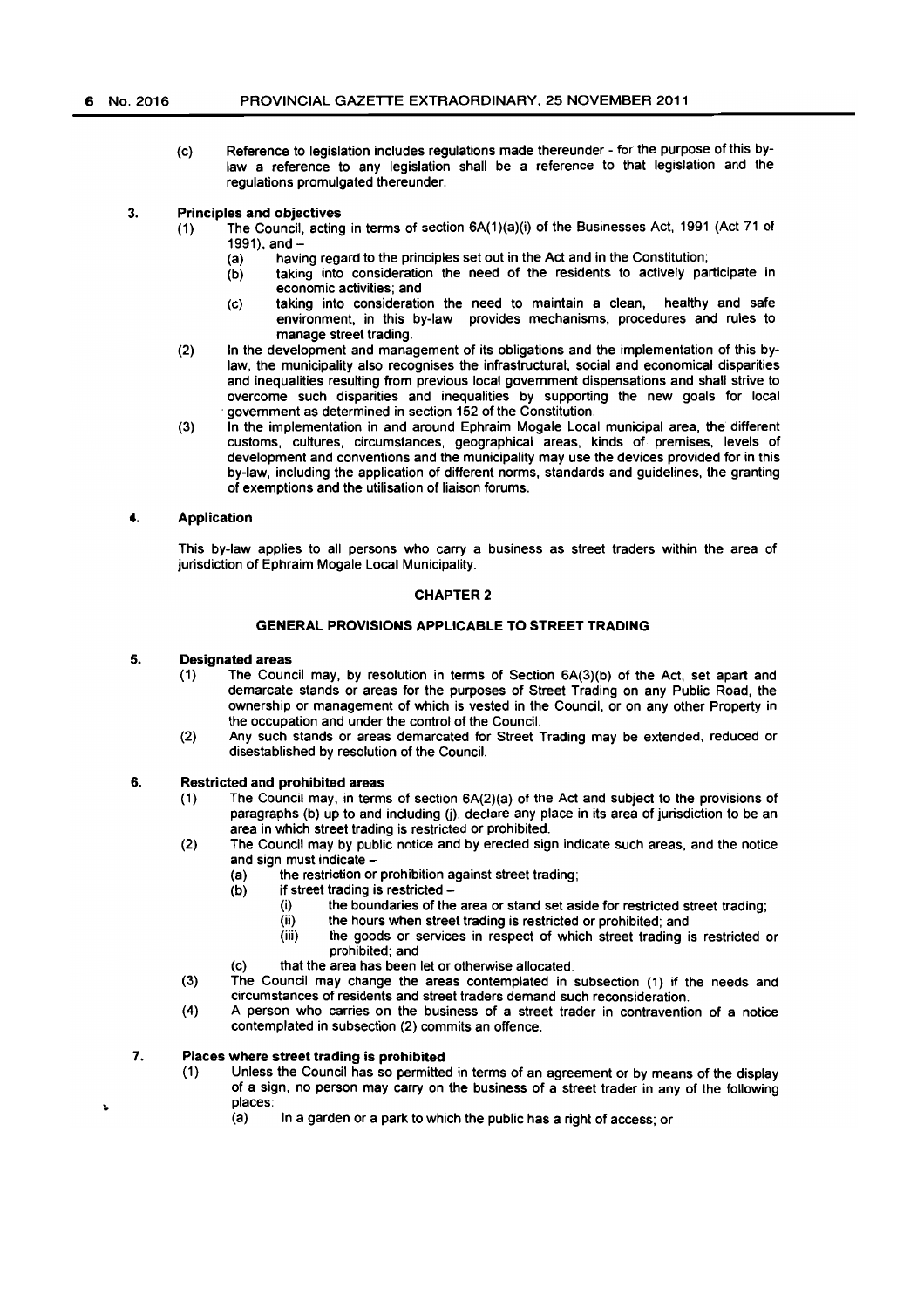- (b) on a verge contiguous to  $-$ 
	- (i) a building belonging to, or occupied solely by the State or the municipality;<br>(ii) a church or other place of worship: or
	- $(iii)$  a church or other place of worship; or  $(iii)$  a building declared to be a public mo
	- a building declared to be a public monument under the National Heritage Resources Act, 1999.
- (2) No person may carry on the business of a street trader in any of the following places:
	- (a) in a place declared by the municipality under section 6A(2)(a) of the Act as a place in which street trading is prohibited;
	- (b) at a place where street trading obstructs the use of the sidewalk by pedestrians or interferes with the ability of persons using the sidewalk to view the goods displayed in a shop, display window or obscures such goods from view.
	- (c) within 5 metres of an intersection as defined in Regulation 322 of the National Road Traffic Regulations published under GN R225 in GG 20963 of 17 March 2000 in terms of the National Road Traffic Act, 1996 (Act 93 of 1996);
	- $(d)$  at a place where street trading obstructs  $-d$ 
		- (i) a fire hydrant;
		- the entrance to, or exit from, a building;
		- (iii) vehicular traffic;
		- (iv) access to a pedestrian crossing, a parking or loading bay or any other facility for vehicular or pedestrian traffic;
		- (v) access to, or the use, of street furniture or any other facility designed for the use of the general public;
		- (vi) or obscures a road traffic sign that is displayed in terms of the National Road Traffic Act, 1996; or
		- (vii) obscures a marking, notice or sign displayed or made in terms of this bylaw;
	- (e) on that half of a public road contiguous to a building which is used for residential purposes, if the owner or person who is in control or any occupier of the building objects thereto;
	- (f) on a portion of a sidewalk or public amenity in contravention of a notice or sign erected or displayed by the municipality for the purposes of this by-law; or
	- (9) within ten meters (10m) of the entrance to a financial institution or electronic banking facility
- (3) A person to whom an area or stand has been let or allocated under paragraph (c) of section  $6A(3)$  of the Act:  $-$ 
	- (a) must comply with the conditions of the lease of allocation;<br>(b) must be in possession of written proof (written permit) the
	- must be in possession of written proof (written permit) that municipality has let or allocated the area or stand to him or her; and
	- (c) may not transfer any written proof (written permit) that municipality has let or allocated the area or stand to him or her to another person.
- (4) No person may purchase or offer to purchase from a street trader any goods or service, including casual labour services, in or at a place where street trading is prohibited.
- (5) A person who contravenes a provision of this section commits an offence.

# 8. Duties of street trader

- $(1)$  A street trader must -
	- (a) when he or she concludes business for the day, remove his or her property, except any structure permitted by the municipality, to a place which is not part of a public road or public amenity;
	- (b) when requested by an official of the municipality or by a person who has been authorized to provide municipal services, move his or her property so as to permit the official or other person to carry out any work in relation to a public road, public amenity or service;
	- (c) keep the area or stand occupied by him or her in a clean and sanitary condition;
	- (d) ensure that the area is free of litter at all times, and must, when he or she concludes business for the day, dispose of litter generated by his or her business:- (i) at the permitted disposal sites of the municipality; or
		- (ii) in receptacles provided by the municipality for the public;
	- (e) on request by an official of the municipality, move his or her property so as to permit the cleansing of the area where he or she is trading;
	- (f) regarding the size and location of the designated area or stand occupied by him or her: -
		- (i) ensure that the area which he or she uses does not exceed an area allocated to him or her.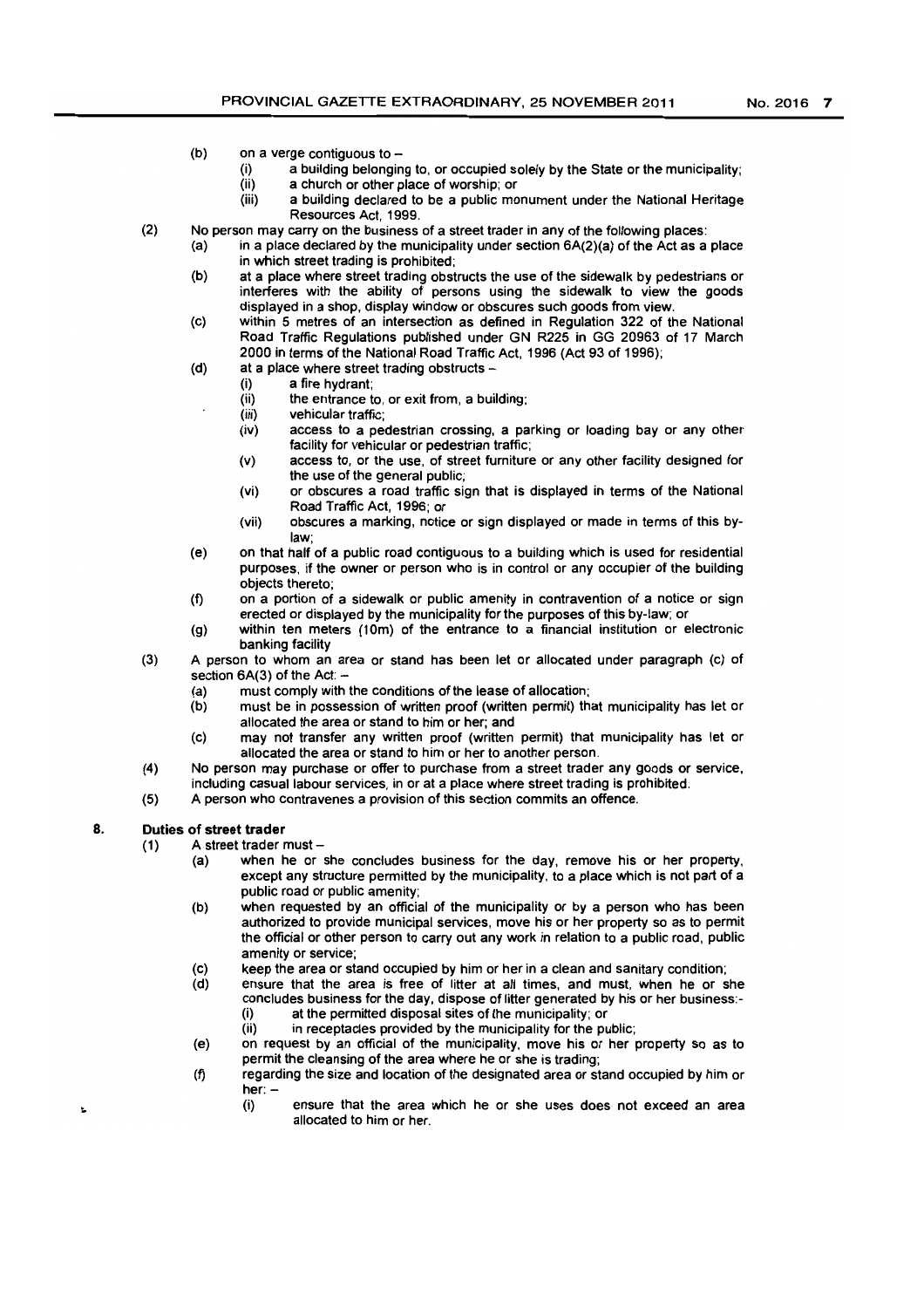- (ii) ensure that a space of not less than 1,5 metres is left between the wall of the shop (contiguous to which he or she conducts his or her business) and himself or herself; and
- (iii) leave a space of not less than 0,5 metre from the kerb of the roadway.
- (2) A person who contravenes a provision of subsection (1) commits an offence.

# 9. Prohibited conduct

- $(1)$  A street trader -
	- (a) may not sleep ovemight at the area where he or she is trading, or at the area where another street trader is trading;
	- (b) may not place or stack his or her property in such a manner that it  $-$ 
		- (i) constitutes a danger to any person or property; or
		- $(iii)$  is likely to injure any person or cause damage to any property;
	- (c) may not dispose of litter in a manhole, storm water drain or other place not intended for the disposal of litter;
	- (d) may not release onto a public road or public amenity or into a storm water drain any fat, oil or grease in the course of conducting his or her business;
	- (e) may not allow smoke, fumes, noise, smells, or other substance arising from his or her activities to cause a nuisance or pollution of any kind;
	- (f) may not erect a structure for the purpose of providing shelter;
	- (g) may not place his or her property in a public road or public amenity;
	- (h) who conducts his or her business from a vehicle, may not park the vehicle or trailer in such a manner as to obstruct pedestrian or vehicular traffic and must ensure that he or she complies with the provisions of the National Road Traffic Act, 1996;
	- (i) may not place, on a public road or public amenity, his or her property that cannot be easily removed to a place of safety, which may not be a public road or public amenity, at the end of the day's business;
	- 0) may not display his or her goods or other property on or in a building, without the consent of the owner, lawful occupier or person in control of such building or property;
	- (k) may not attach an object by any means to a building, structure, sidewalk, tree, parking meter, lamp, pole, electricity pole, telephone booth, post box, traffic sign, bench or any other street fumiture in or on a public road or public amenity;
	- (I) may not carry on his or her business in such a manner as to  $-$ 
		-
		- (i) create a nuisance;<br>(ii) damage or deface damage or deface the surface of a public road or public amenity or
		- public or private property; or
		- (iii) create a traffic hazard;
	- (m) may not make an open fire that poses a health or environment hazard to any person or property or to street fumiture;
	- (n) may not, other than in a refuse receptacle approved or supplied by the municipality, accumulate, dump, store or deposit any litter on -
		- (i) any land or premises;
		- (ii) any public road or public amenity or;
		- (iii) any public or private property;
	- (0) may not store his or her property in a manhole, storm water drain, public toilet, bus shelter or a tree; and
	- (p) may not carry on such business in a place or area in contravention of any prohibition or restriction approved by the municipality in terms of section 6A(2)(a) of the Act; and
	- (q) may not trade in front of a formal business in goods that are similar to any goods offered for sale by such formal trader.
	- (2) A person who contravenes a provision of subsection (1) commits an offence.

#### 10. Removal and impoundment

t,

- (1) An official who reasonably suspects that property is being used or intended to be used in, or in connection with, street trading, whether or not the property is in possession or under the control of any person may, subject to subsection (2), remove and impound the property which he or she finds at a place where street trading is restricted or prohibited and which constitutes an infringement of any such restriction or prohibition.
- (2) An official who acts under subsection (1) must, except in the case of goods that have been left or abandoned, issue to the street trader a receipt for the property so removed and impounded and the receipt must contain the following particulars: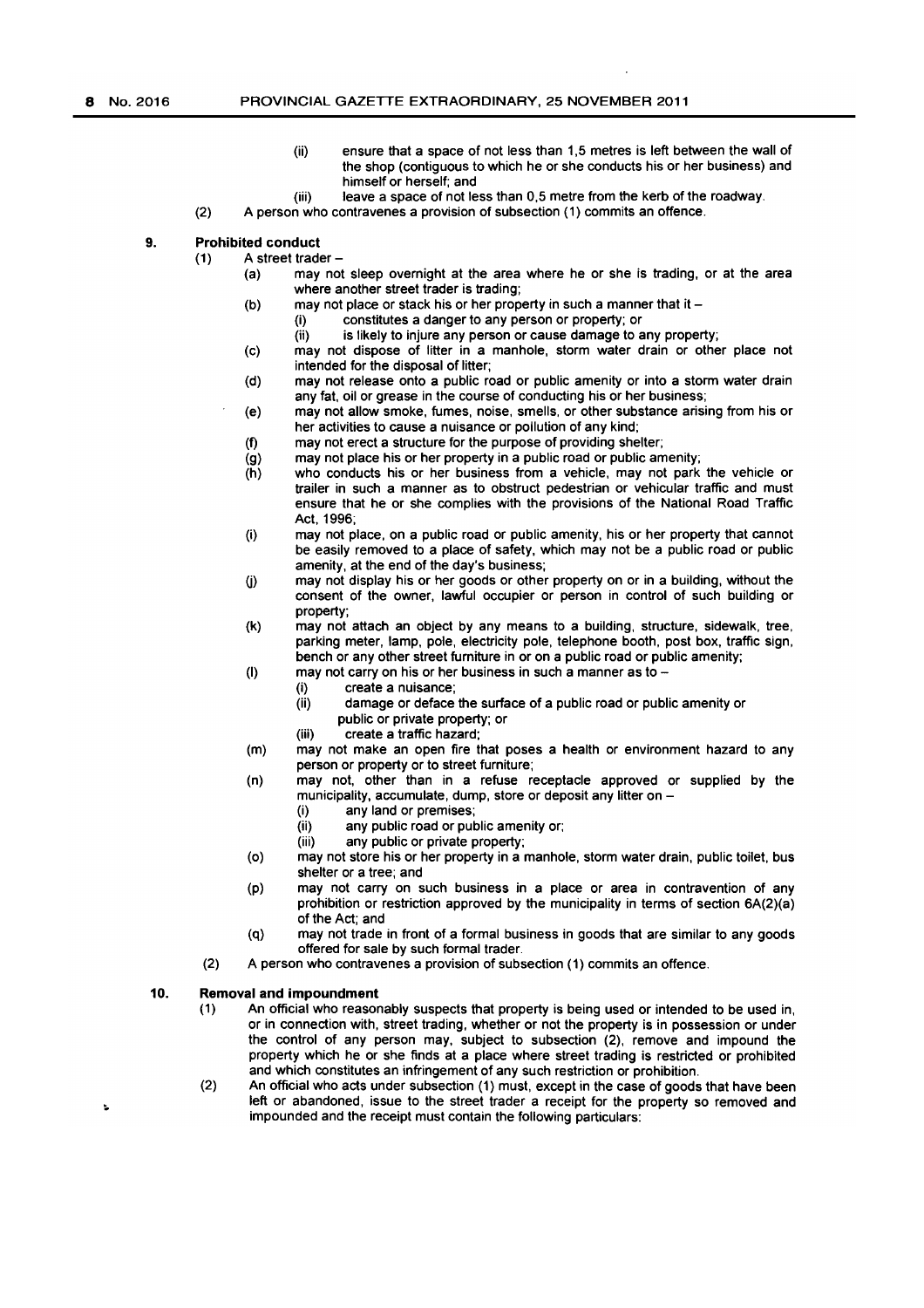- (a) the address where the impounded property will be kept and the period it will be kept;
- (b) the list of removed or impounded property.
- (c) the conditions for the release of the impounded property; and (d) that unclaimed property will be sold by public auction.
- that unclaimed property will be sold by public auction.
- (3) If any impounded property is attached to immovable property or a structure, and the impounded property is under the apparent control of a person present at that place, an official may order the person to remove the impounded property.
- (4) When a person fails to comply with an order to remove the impounded property, an official may take such steps as may be necessary to remove the impounded property.
- (6) A person who hinders or obstructs an official in the performance of his or her duties under this section, or who refuses or fails to remove the object when ordered to do so by an official, commits an offence.

## 11. Disposal of impounded goods

- (1) Any perishable foodstuffs removed and impounded in terms of section 8(1) may at any time after the impoundment thereof be sold or destroyed by the municipality and in the case of a sale of such perishable foodstuffs, the proceeds thereof, less any expenses incurred by the municipality in connection with the removal and impoundment thereof, shall upon presentation of the receipt contemplated by section 8(2)(a), be paid to the person who was the owner thereof when it was impounded. If such owner fails to claim the said proceeds within three months of the date on which it was sold, the proceeds may be forfeited to the municipality.
- (2) The owner of any goods other than perishable foodstuffs already dealt with by the municipality in terms of subsection (1) who wishes to claim the retum thereof must, within a period of one month of the date of the impoundment thereof, apply to the municipality and must present the receipt contemplated in section 8(2)(a), failing which the goods may be sold by the municipality, and in the event of a sale thereof the provisions of subsection (1) relating to the proceeds of a sale likewise apply to the proceeds of the sale.
- (3) If the owner of any goods impounded in terms of section 8(1) claims the return of the goods from the municipality and he or she is unable or refuses to refund any expenses incurred by the municipality in connection with the removal and impoundment, the goods may be sold by the municipality and the proceeds of any sale thereof, less any expenses shall be paid to him or her.
- (4) In the event of the proceeds of any sale of goods contemplated by this section not being sufficient to defray any expenses incurred by the municipality, the owner thereof shall in terms of section 8(3)(a) remain liable for the difference.

### 12. Newspaper vendors

- (1) Any publisher of a newspaper that sells such newspaper by using vendors in or on a road must enter into an agreement with the municipality regarding the areas where and times during which such sales may be undertaken.
- (2) The municipality may determine the hours during which the sale of newspapers in terms of subsection (1) may be undertaken.
- (3) The municipality may levy a tariff for the sale of newspapers in or on any road within its area of jurisdiction.
- (4) Any publisher or vendor that contravenes the provisions of this section commits an offence.

### CHAPTER 3

# MISCELLANEOUS PROVISIONS

## 13. Penalty

A person who has committed an offence in terms of these by-Jaw is, on conviction, and subject to penalties prescribed in any other law, liable to a fine or in default of payment. to imprisonment, or to such imprisonment without the option of a fine, or to both such fine and such imprisonment, and in the case of a successive or continuing offence, to a fine for every day such offence continues, or in default of payment thereof, to imprisonment.

#### 14. Permission to participate in street trading

- (a) Any person who desires to participate in street trading, shall make an application on the prescribed form obtainable from the authorised official of the municipality.
- (b) Such forms shall be considered application to trade in Ephraim Mogale Local Municipality.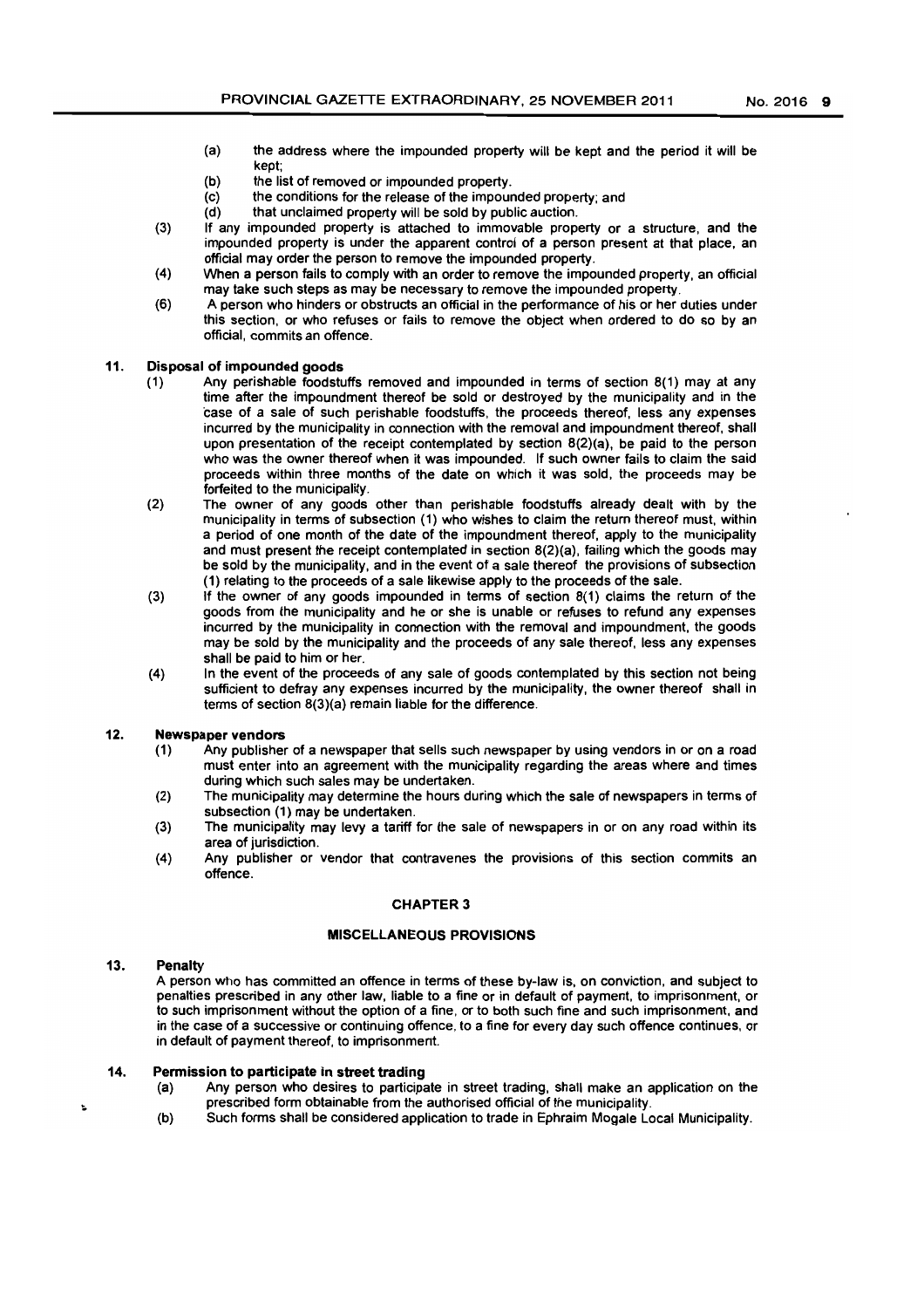- (c) Permission shall be granted upon approval of the application, subsequent payment of a fee determined from time to time by Council after consultation with liaison forums becomes payable.
- (d) The permit shall be renewable annually on the anniversary date upon completion of the necessary form.
- (e) A monthly amount shall be charged to all street traders who are permitted to trade and such amount shall be determined from time to time by the council after consultation with liaison forums.
- (f) Receipt shall be issued every time such payment is made.
- (g) No person shall be permitted to trade without a valid trader's permit.
- $(h)$ Street trader must keep his or her permit handy for routine inspection by authorised official.
- (i) Street trader must keep his or her receipt handy for routine inspection by authorised official.

# 15. Responsibility of persons employing street traders

When an employee of a person who performs an act which contravenes a provision of this by-law. the employer is deemed to have committed the contravention himself or herself. unless he or she can proves that  $-$ 

- (a) he or she did not permit such act;
- (b) he or she took all reasonable steps to prevent the performance of the act; and
- (c) it was not in the scope of the authority or the course of employment of the employee to perform an act which contravenes this by-law.

## 16. Appeal

A person whose rights are affected by a decision of the municipality may appeal against that decision by giving a written notice of appeal and the reasons therefore in terms of section 62 of the Local Government: Municipal Systems Act 2000, (Act 32 of 2000) to the municipal manager within 21 days of the date of the notification of the decision.

### 17. Liaison forums in community

- (1) The municipality may establish one or more liaison forums in a community for the purposes of -<br>(a) Creat
	- Creating conditions for a local community to participate in the affairs of the municipality; and
	- (b) promoting economic development.
- $(2)$  A liaison forum may consist of  $-$ 
	- (a) a member or members of an interest group, or an affected person;<br>(b) a member or members of a ward committee in whose immed
	- a member or members of a ward committee in whose immediate area street trading is conducted;
	- (c) a deSignated official or officials of the municipality;
- (3) (a) The municipality may. when considering an application for an approval, dictated by terms of this by-law. request the input of a liaison forum. such is however not obligatory.
	- (b) A liaison forum or any person or persons contemplated in subsection (2) may. on own initiative make an input on economic development to the municipality for consideration.

### 18. Revocation of by-laws

The provisions of any by-laws previously promulgated by the municipality or by any of the disestablished municipalities now incorporated in the municipality are hereby repealed as far as they relate to matters provided for in these By-laws.

### 19. Short title and commencement

This by-law shall be known as Ephraim Mogale Local Municipality Street Trading By-law and commences on the date of publication thereof in the Provincial Gazette.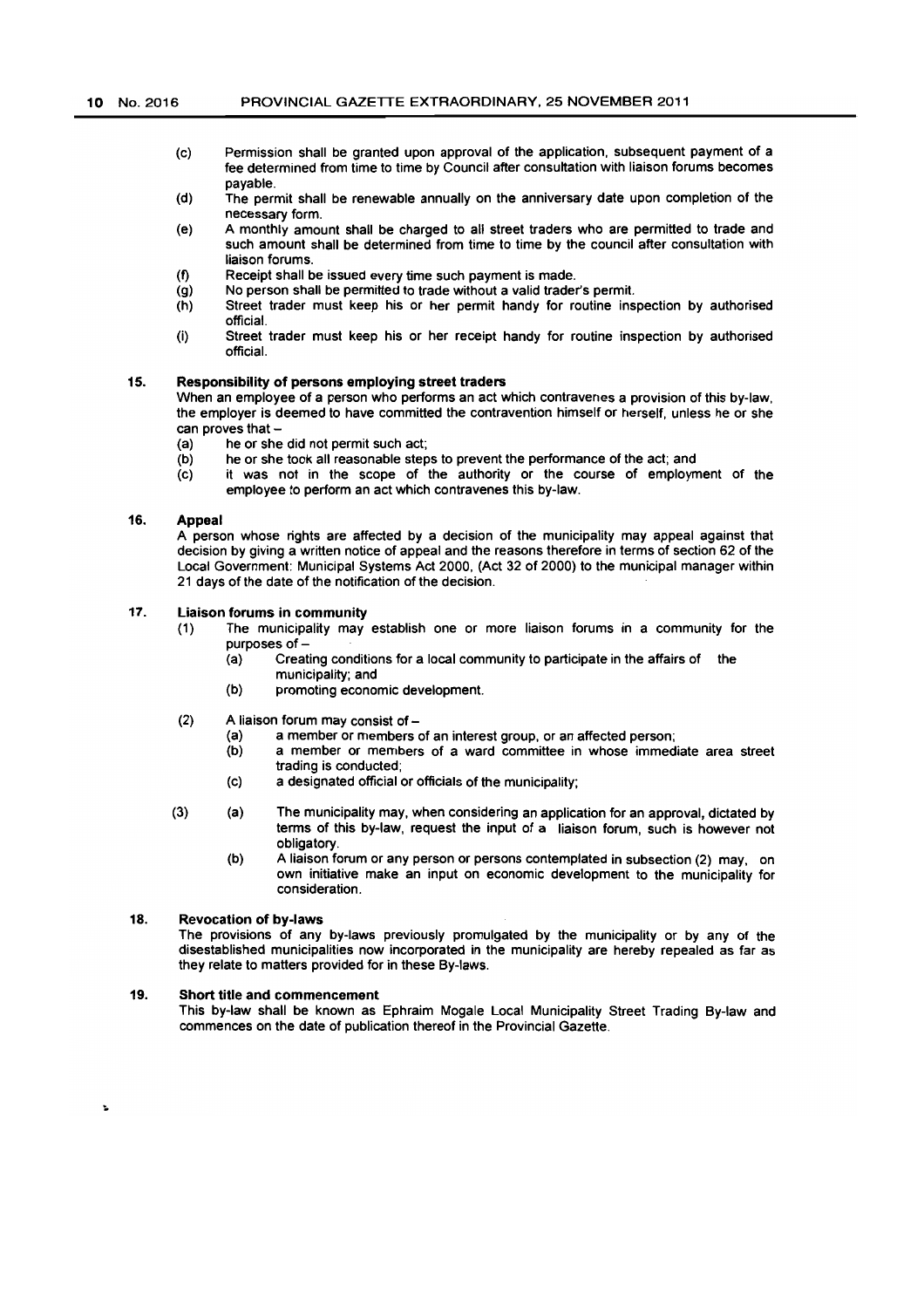

# APPLICATION TO BE PERMITTED TO TRADE IN THE VICINITY OF

# EPHRAIM MOGALE LOCAL MUNICIPALITY

| <b>NAME OF APPLICANT</b>         |             |  |
|----------------------------------|-------------|--|
| <b>ID NUMBER</b>                 |             |  |
| DATE OF BIRTH                    |             |  |
| <b>TYPE OF BUSINESS INTENDED</b> |             |  |
| <b>POSTAL ADDRESS</b>            |             |  |
|                                  |             |  |
|                                  | <b>CODE</b> |  |
| <b>PHYSICAL ADDRESS</b>          |             |  |
|                                  |             |  |
| CELL NO.                         |             |  |
| TEL. NO                          |             |  |

# Signature of applicant

# FOR OFFICE USE

| <b>STREET TRADE PERMIT NO.</b> |  | STAND NO. |  |
|--------------------------------|--|-----------|--|
| <b>EXPIRY DATE OF PERMIT</b>   |  |           |  |
| <b>AMOUNT PAID FOR PERMIT</b>  |  |           |  |

Name of Manager: Traffic & Protection Services Signature

Date